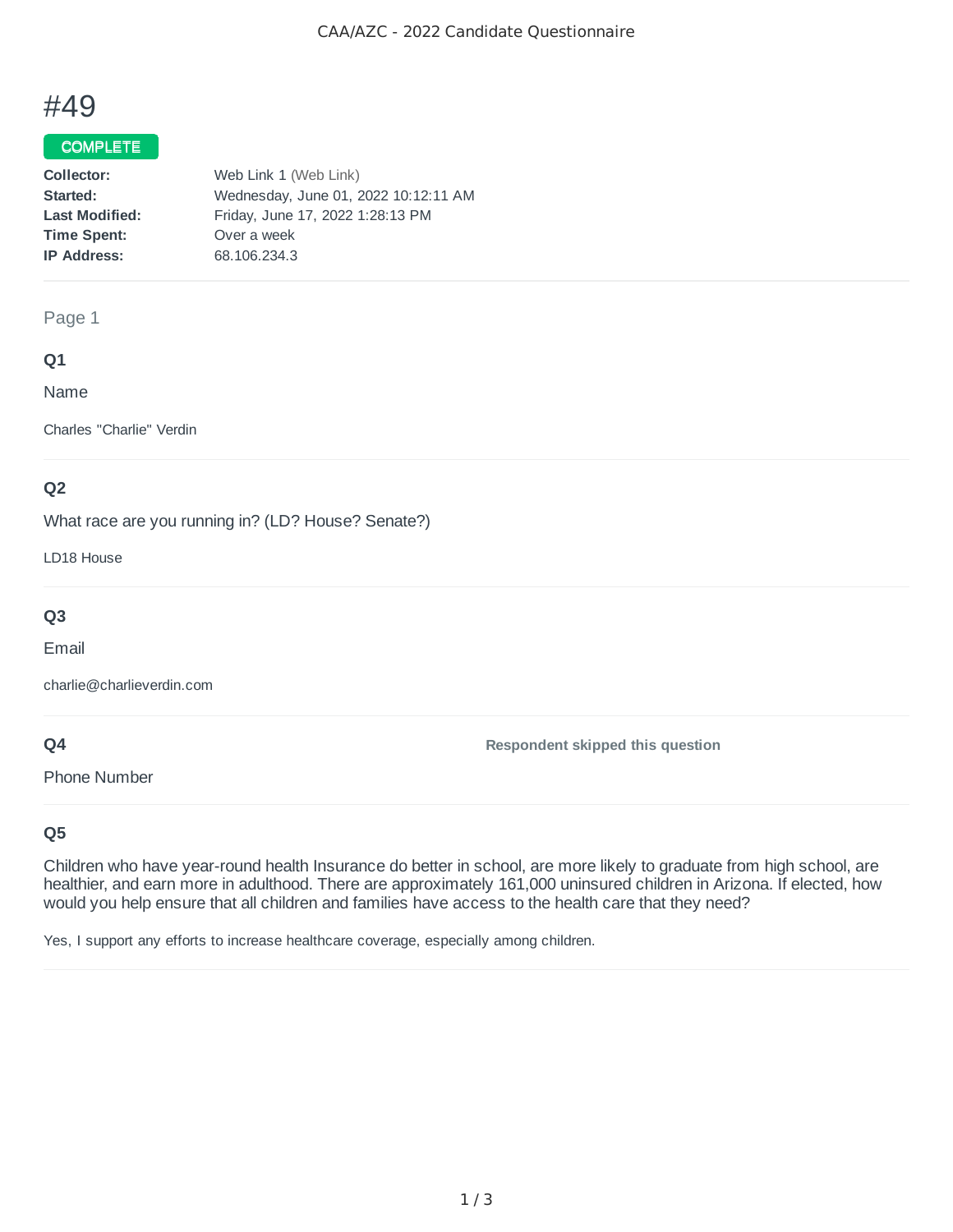# **Q6**

We know that a child's earliest years, birth to age 8, are the most important for the development of their brains. Highquality early childhood experiences can enhance that development. How can the state take a role in helping parents give their children the best start in life?

One of my highest priorities (other than generally increasing funding for public education, which will also help) is expanding access to pre-K and subsidizing early childcare centers for children as young as 6 weeks old. Having access to stable care and learning environments is very important for young children, especially for the increasing number of families in which both parents work, as well as single parent families. Currently, childcare is very expensive while childcare workers get paid very little to do this massively important work of caring for our youngest children. We need to fund early childcare to both make it more accessible for parents and to pay childcare workers appropriately for their work.

#### **Q7**

Many families in Arizona are struggling. Housing is becoming increasingly unaffordable, nearly one in four children live in poverty, and resources that used to be available to help families are no longer there. Research shows that when access to safety net resources are low, foster care populations are high. What is your plan to help children and families get the resources and services they need to keep them out of the child welfare system?

We need to work to increase housing affordability. We can increase the supply of affordable housing, but it's more important that we keep people in their current housing as much as possible. We need to increase eviction protections, expand housing assistance, and if necessary consider rent controls to slow the rapid rate of rent increases. In short, we need to keep people off of the streets.

#### **Q8**

Arizona has been among the bottom states in per pupil K-12 funding for the past decade which has resulted in severe challenges including teacher shortages, crowded classrooms, and insufficient student support services. How will you ensure that students in every neighborhood have access to quality, well-funded education in Arizona

Yes, this is one of my highest priorities. We need to increase our per-pupil spending by at least 50% in order to become competitive in education, even compared to other states with similar income levels.

#### **Q9**

Arizona's elected leaders have created a tax code that is upside down and regressive– meaning that those with low incomes pay a much higher share of their income in taxes compared to Arizona's highest income earners. If elected, what will you do to make sure that wealthy and corporations pay their share of taxes?

I support a progressive income tax that shifts more of the tax burden onto those better able to bear it. I also support amending the state constitution so that state revenues can be increased with simple majority approval in the legislature instead of requiring approval from two-thirds of the legislature.